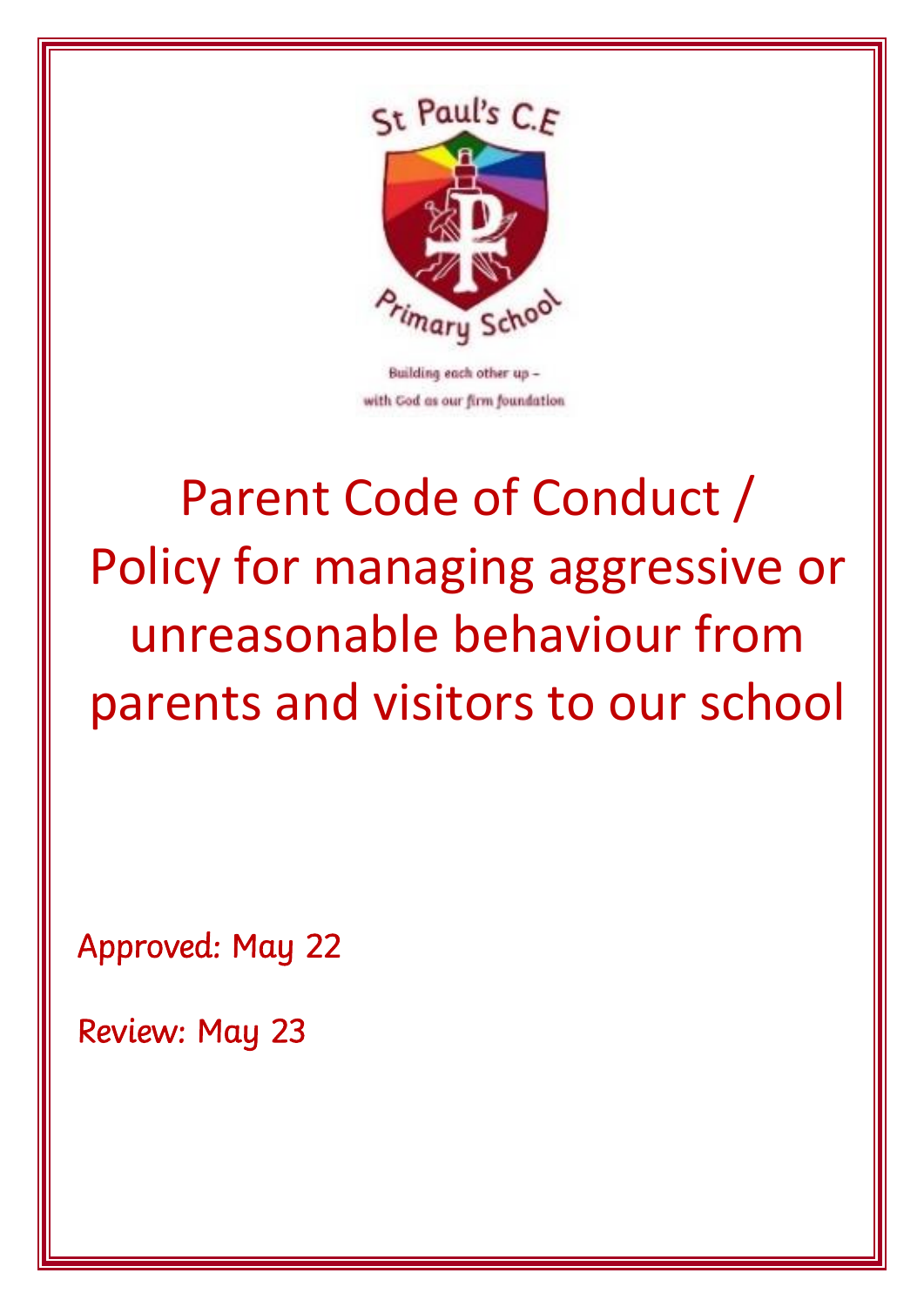#### Statement of principles

The governing body of St Paul's CE Primary School encourages close links with parents and the community. It believes that pupils benefit when the relationship between home and school is a positive one.

The vast majority of parents, carers and others visiting our school are keen to work with us and are supportive of the school. However, on the rare occasions when an unwarranted negative attitude towards the school is expressed, this can result in aggression, verbal and or physical abuse towards members of school staff or members of the wider school community.

We are committed to resolving difficulties in a constructive manner, through an open and positive dialogue. However, we understand that everyday misunderstandings can cause frustrations and have a negative impact on our relationships.

The governing body expects and requires its members of staff to behave professionally in difficult situations and attempt to defuse the situation where possible, seeking the involvement as appropriate of other colleagues. However, all members of staff have the right to work without fear of violence and abuse. Similarly, parents, visitors and pupils should be free from intimidation, fear and aggression.

#### We expect children, parents and other visitors to behave in a respectful and reasonable way towards members of school staff, other parents, visitors and pupils.

This policy outlines the steps that will be taken where behaviour is unacceptable.

# Examples of types of behaviour that are considered serious and unacceptable and will not be tolerated:-

- $\triangleright$  shouting at members of the school staff, either in person or over the telephone;
- $\triangleright$  inappropriate comments online (Facebook, WhatsApp)
- ➢ physically intimidating a member of staff, e.g. standing very close to her/him;
- $\triangleright$  physical assault, e.g. pushing, hitting, slapping, punching and kicking.
- $\triangleright$  the use of aggressive hand gestures;
- $\triangleright$  threatening to make a physical assault;
- ➢ threatening language/communication e.g. emails/behaviour;
- $\triangleright$  shaking or holding a fist towards another person;
- ➢ swearing or use of offensive language;
- $\blacktriangleright$  spitting;
- $\triangleright$  continually harassing members of staff over a period of time;
- ➢ making inappropriate remarks about other children and families within our school community;
- $\triangleright$  breaching the school's security procedures.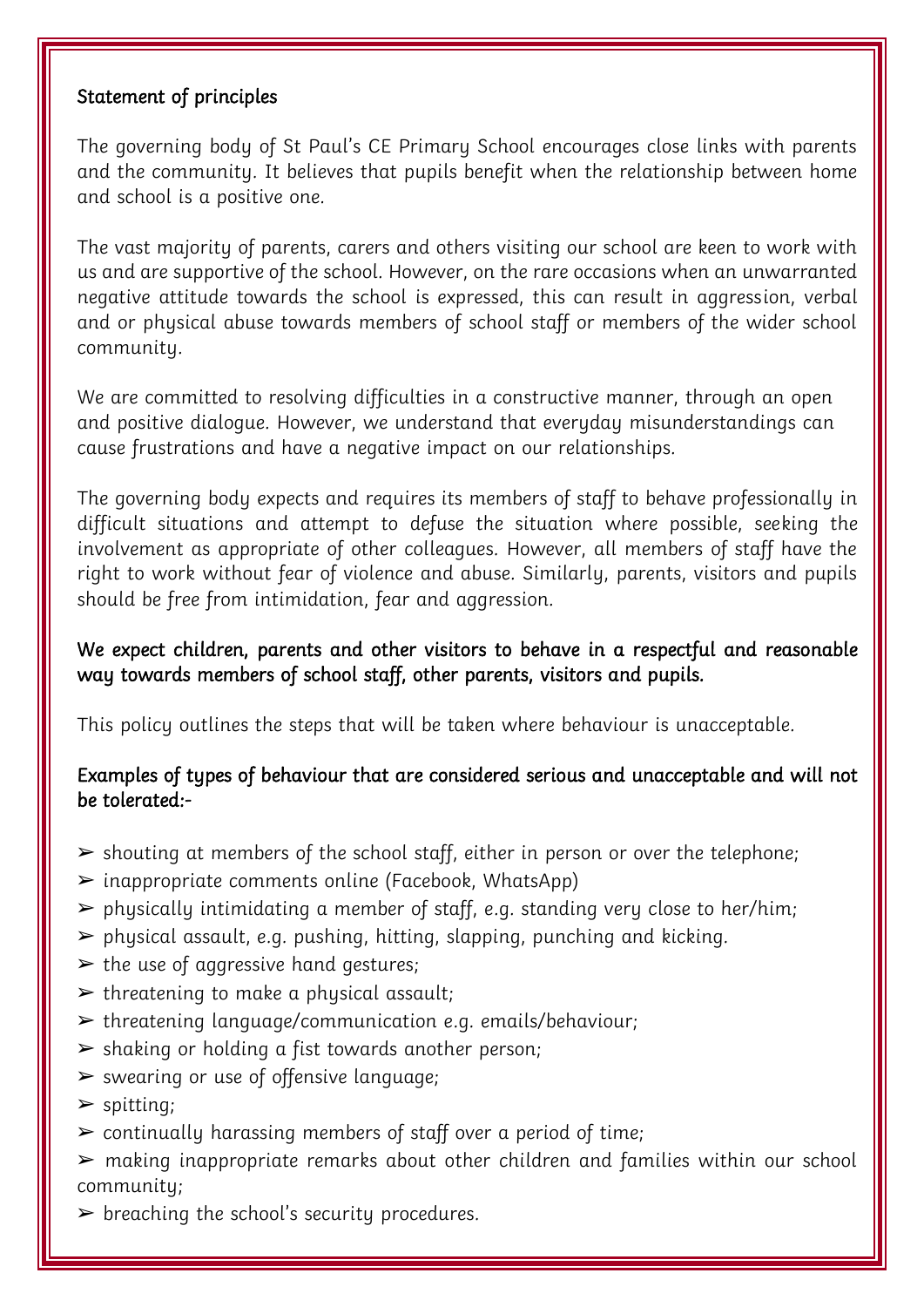This is not an exhaustive list but seeks to provide illustrations of such behaviour. Unacceptable behaviour may result in the local authority and/or police being informed of the incident and a ban being put in place.

### Online activity which we consider inappropriate:

- ➢ Identifying or posting images/videos of children
- ➢ Abusive or personal comments about staff, governors, children or other parents
- $\triangleright$  Bringing the school into disrepute
- ➢ Posting defamatory or libellous comments
- ➢ Emails circulated or sent directly with abusive or personal comments about staff or children
- ➢ Using social media to publicly challenge school policies or discuss issues about individual children or members of staff
- ➢ Threatening behaviour, such as verbally intimidating staff, or using bad language
- $\triangleright$  Breaching school security procedures

#### Procedure to be followed;

If parents have a complaint or concern, they are asked to calmly raise it in the first instance with their child's class teacher who will work with the parent to resolve the issue. If this is not possible or, this has already been completed and the concern is ongoing, they should ask to speak to the Phase Leader / SENCO. After this, parents can discuss their concerns with the Deputy Headteacher and then the Headteacher if an issue remains unresolved.

If a parent/carer behaves in an unacceptable way towards another member of the school community (parent, pupil or visitor), the head teacher or appropriate senior staff will initially seek to resolve the situation through discussion and mediation. If mediation doesn't work, the parent would be asked to leave the premises and to come back when they have calmed down.

If necessary, the school's [complaints procedures](https://www.stpaulscofeprimaryschool.co.uk/_files/ugd/81ffab_9af13cf3fa25493484c35538b739b97e.pdf) should be followed.

If aggression or intimidation continues, or where there is an extreme act of violence, the headteacher will seek advice from the local authority / refer the matter to the Governing Body. A Section 547 notice may be issued, banning parents from school premises for a period of time, subject to review. In imposing a ban, the following steps will be taken:

1. The parent/carer will be informed, in writing, that she/he is banned from the premises, subject to review, and what will happen if the ban is breached, e.g. that police involvement or an injunction application may follow.

2. Where an assault has led to a ban, a statement indicating that the matter has been reported to the local authority and the police will be included